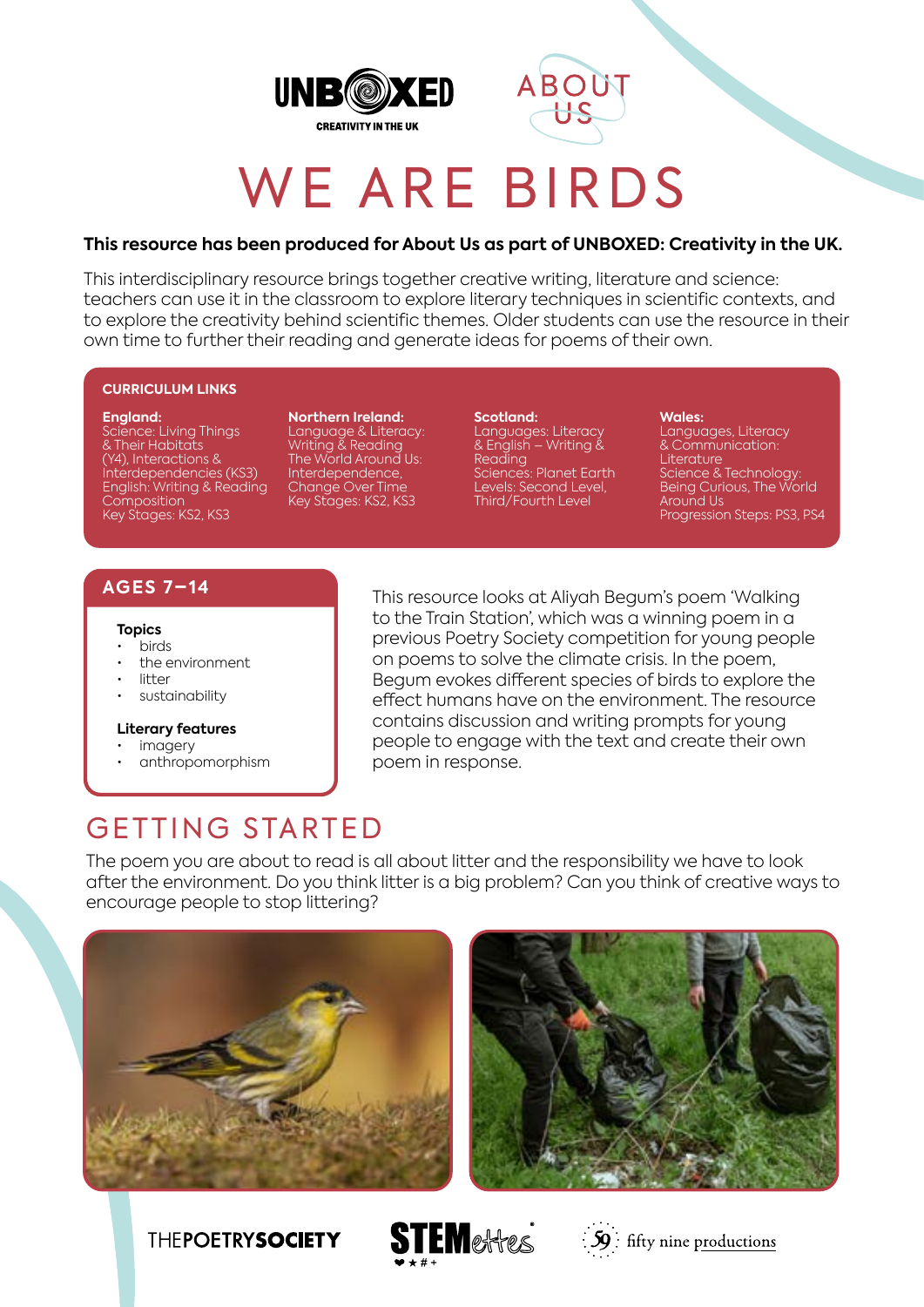# KEY INFORMATION

**Litter is a problem we live with every day – on your way to school or your friend's house, you probably pass by multiple items of litter discarded on the ground. It might be a crisp packet, a drinks bottle or a face mask. The cost of cleaning up litter every year is estimated to be almost £1 billion in the UK alone. In 2020, the Great British Beach Clean found an average of 425 items of litter for every 100m of beach.** 



Plastic is one of the most common materials found in litter, and it is especially problematic because it is often not biodegradable. A plastic bag will take 10-20 years to biodegrade, while a plastic bottle may never degrade. Large-scale production of plastic began in the 1950s – since then, 8.3 billion metric tons of plastic have been produced.

A lot of the waste we create ends up in the ocean, and it is feared that by 2050, there could be more plastic than fish in the sea. Once there, it enters the food chain. For example, tiny organisms like plankton eat microplastics. These plankton are then eaten by larger animals, eventually including humans too. Once the plastic enters the food chain, it never really disappears.

Like all animals, birds can be harmed by litter. Some examples of how litter affects birds are:

- it can lead to loss of habitat, forcing them away from places where they would normally nest
- it can lead to an increased risk from predators, who are attracted by the litter
- birds can be injured by sharp objects, like broken glass bottles or tin cans
- their feathers can be harmed by oil or grease, causing problems with flight and insulation
- litter can block a bird's digestive tract, so it can no longer eat

## **DID YOU KNOW?**

NASA once got fined for littering! In 1979, Skylab, the first US space station, reentered Earth's atmosphere. Debris from Skylab was found in south-west Australia. The local authorities fined NASA \$400.

The art world is playing its part in the fight against pollution and waste, Check out these twelve beautiful art [projects](https://www.plasticpollutioncoalition.org/blog/2017/5/2/10-inspiring-works-of-art-about-plastic-pollution), which shine a light on the problem of single-use plastic.

If you want to find out more about litter, here are some places you could start.

- The World's Children's Prize [webpage](https://worldschildrensprize.org/litterfacts) about litter.
- The World Wildlife Foundation [explains](https://www.wwf.org.uk/updates/how-does-plastic-end-ocean) how plastic ends up in the sea.
- [Find out](https://www.mcsuk.org/what-you-can-do/join-a-beach-clean/the-great-british-beach-clean/) about the Marine Conservation Society's Great British Beach Clean.
- Take part in Keep Britain Tidy's [Eco-schools](https://www.eco-schools.org.uk/) programme.
- The RSPB has lots of [ideas](https://www.rspb.org.uk/fun-and-learning/) for how young people, families, and schools can explore nature responsibly.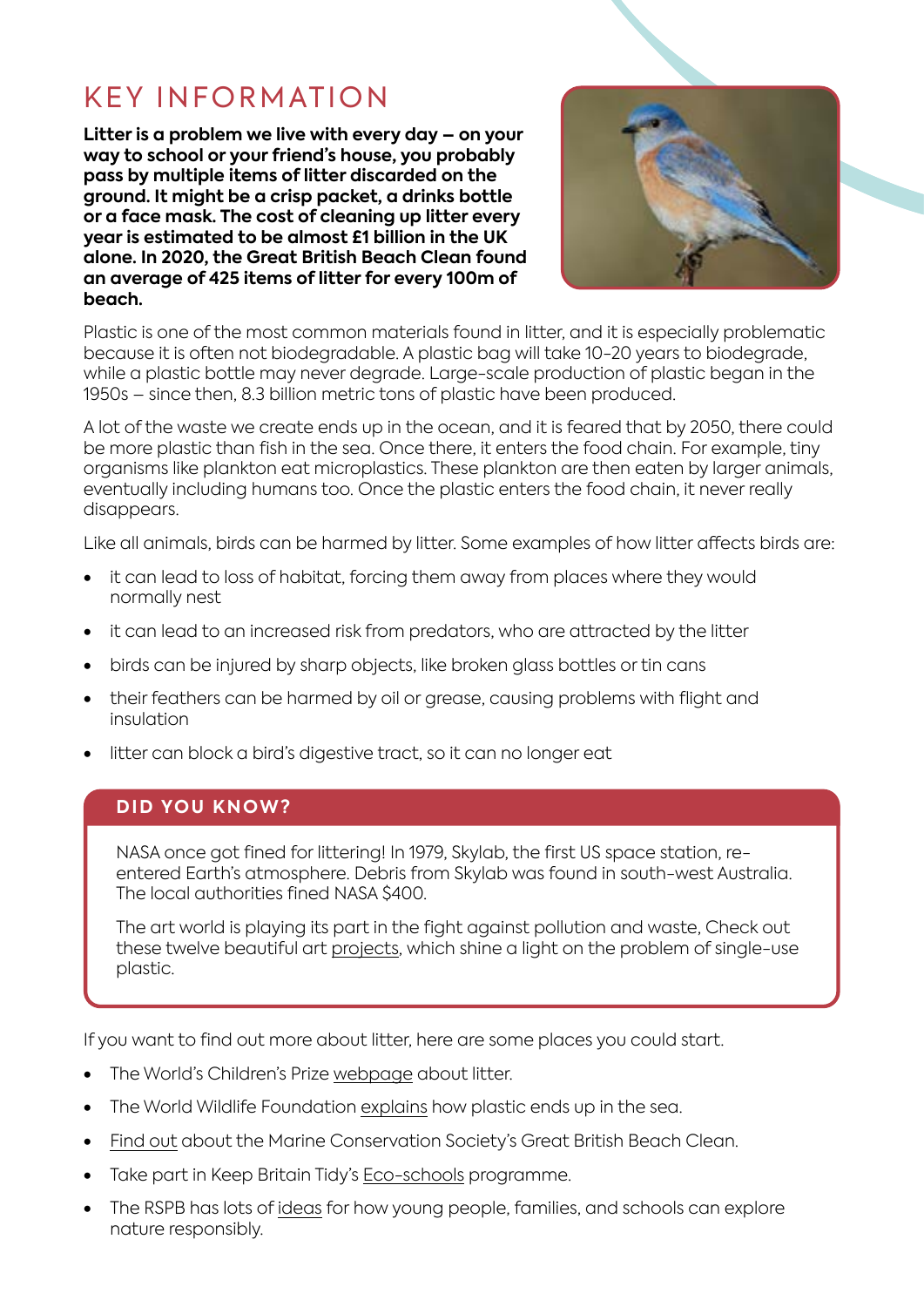# NOW LET'S THINK ABOUT THIS TOPIC IN THE FORM OF A POEM…

Here is 'Walking to the Train Station', by Aliyah Begum

# **WALKING TO THE TRAIN STATION**

One day, you will notice the bluebird asthma pump, Hear the birdsong vapour slice through grey fumes And soothe the inflamed tarmac of these wheezing streets.

It hides in the tree, modest until it decides to sing. Its plastic sapphire beak harmonises with the white noise Of your earphones (only one side of which still works). It dispels the grey haze that exhausts, but today Its turbine wings clamour for your attention.

You step over the broken glass that shimmers beneath feet, The drunk confetti outside the pub from last night. But you miss the magpie sorting through the shards, Clinking them into different recycling bins, unseen.

You see the mayonnaise outline of the discarded chips, Ketchup packet exploded onto the pavement crime scene, But not the goldfinch that wears her high-vis with pride. She picks up the crisp packets from grass verges, Before they reach the polluted depths of a local puddle.

You gaze across these pools of mercury, And finally notice the world looking back. Upside down and inside out, it pleads with you, Asks you to take care of these streets you cross, Your allotment in the garden of this unruly world.

But you don't listen, distracted by the Sound of an engine fading further away. You have missed your train too.

*Aliyah Begum originally wrote this poem for a challenge on The Poetry Society's Young Poets Network, in partnership with People Need Nature, 2021.*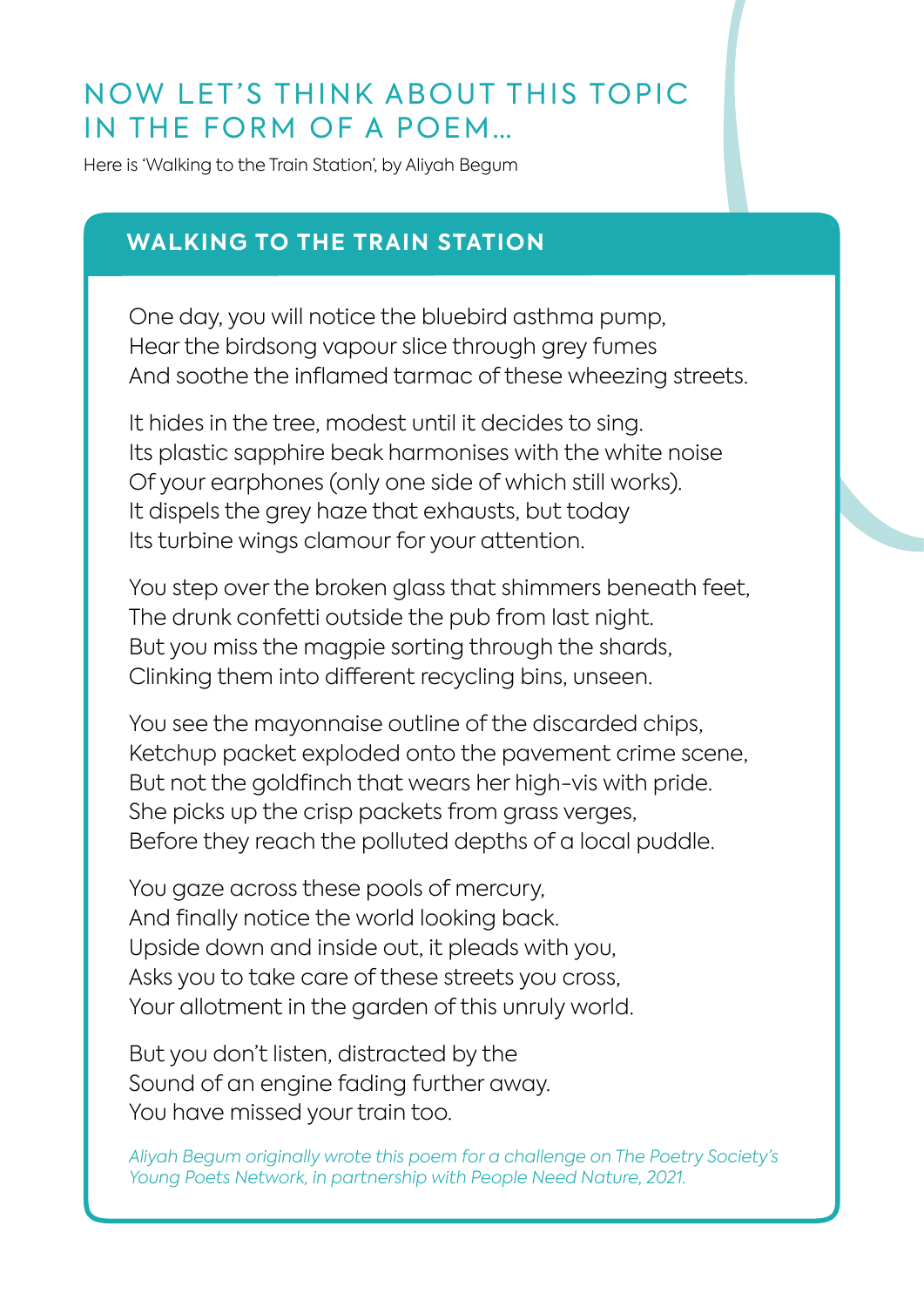# **DISCUSSION POINTS**

Read the poem and spend a few moments thinking about it. Now discuss the points below with a partner or, if you're using the resource independently, jot down some notes.

- The poem is written in the **second person** ('you') form. Who is the 'you' the poem addresses?
- How many references to colours can you find in the poem? Why do you think this is such a colourful poem?
- This is also a very noisy poem. How does the soundscape of the poem build up to the phrase 'But you don't listen'?
- There is lots of **imagery** of debris in the poem broken glass, confetti, discarded chips. How does this set the scene?
- The poet often directs the reader's gaze to the ground. Does this seem unusual to you in a poem about birds? How can you relate this to the lines 'You gaze across these pools of mercury, / And finally notice the world looking back. / Upside down and inside out'?
- **Anthropomorphism** is when something non-human like an animal or an object behaves like a human. In contrast, **zoomorphism** is when a human is given animal characteristics. Do you think this poem uses anthropomorphism or zoomorphism, or both?
- How does the poet explore the relationship between humans and animals? By making a link between humans and animals, how does the poem prompt us to think in new ways about the environment?